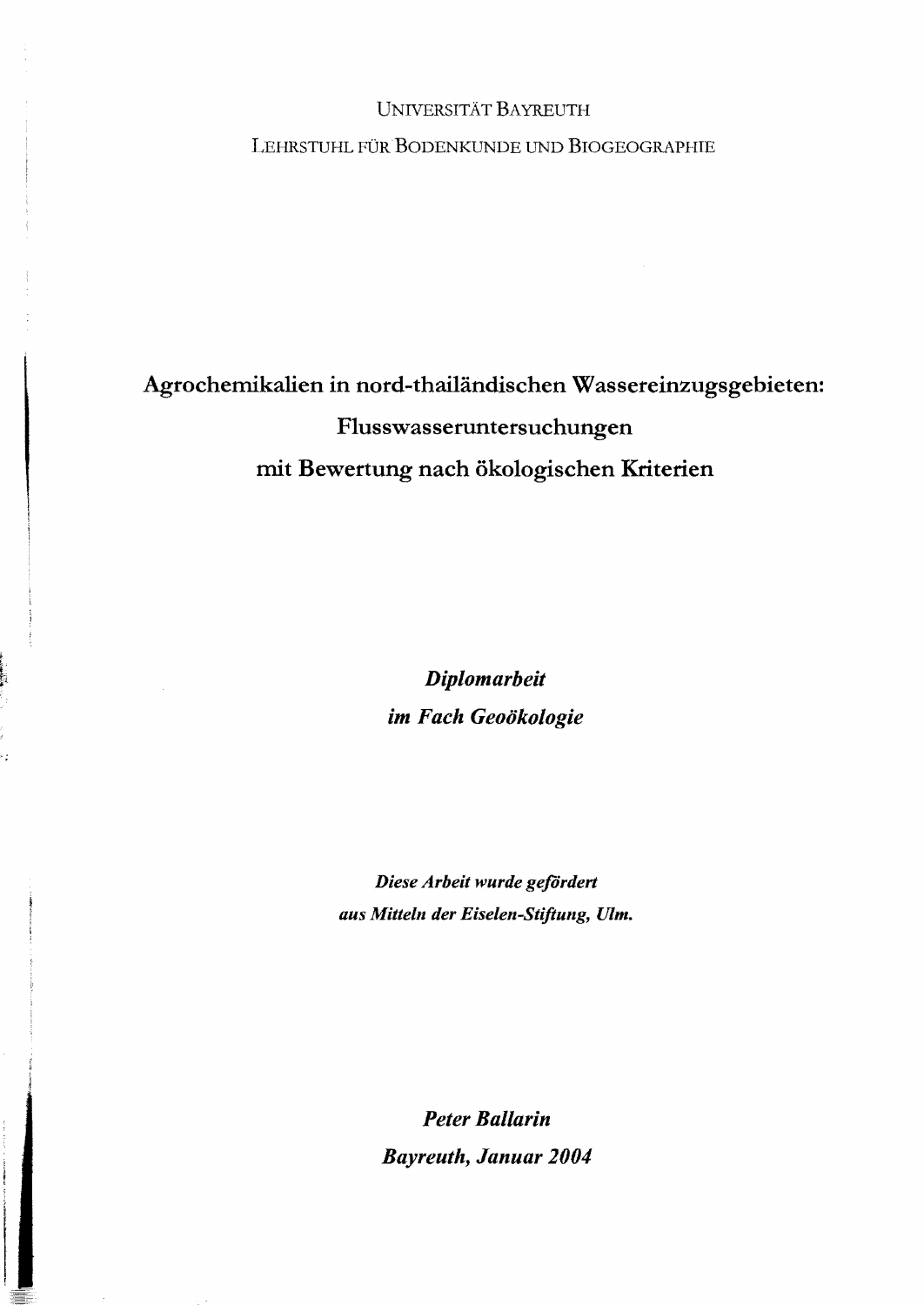## **Zusammenfassung**

Die Intensivierung der Landwirtschaft in Thailand erhöht das Risiko emer Belastung der Oberflächengewässer durch Pestizide. Ziel dieser Arbeit war es, den Pestizidaustrag in den Vorflutern dreier Wassereinzugsgebiete zu messen, die für den Anbau von Kulturpflanzen (Schnittblumen, Gemüse, Litschis) in der Provinz Chiang Mai, Nordthailand, genutzt werden. Hierftir suchte ich (a) nach 24 Pestiziden in Flusswasserproben, entnommen mit Hilfe von Sutro- und Trapez-Wehren aus dem Basisabfluss und zudem aus zwei hochaufgelösten Peakabflüssen, überwachte (b) diese Pestizide in Regenproben und bestimmte (c) anhand eines Mikrokosmosexperimentes die Persistenz elf ausgewählter Pestizide in der Wasserphase, welche für gewöhnlich in der Regenzeit eingesetzt werden (Chlorpyrifos, Endosulfan, Malathion, Mevinphos, Monocrotophos, Parathion-Methyl, Permethrin, Profenofos, Chlorthalonil, Metalaxyl und Atrazin). In nahezu allen Proben des Basisabflusses wurde Chlorpyrifos (92 - 100 % aller Proben), Dicofol (84 - 92 %), die Endosulfan-Isomere  $\alpha$  und  $\beta$  (88 -96 %) und DDT (92 100 %) gefunden. Endosulfan überstieg den Trinkwassergrenzwert der Europäischen Union  $(0,1 \mu gL^{-1})$  in allen drei Wassereinzugsgebieten. Chlorthalonil wurde insbesondere im vom Schnittblumenanbau dominierten Einzugsbereich gefunden, Metalaxyl vor allem im vom Gemüseanbau bestimmten. Die Niederschlagsproben enthielten dieselben Pestizide in ähnlichen Konzentrationen wie die Flusswasserproben. Daraus läßt sich schließen, dass Chlorpyrifos, Endosulfan, DDT und Dicofol in hohen Hintergrundkonzentrationen vorhanden sind, wohingegen die anderen Pestizide nur zu kurzzeitigen Verunreinigungen durch Belastung von Punktquellen führen. In Abflüssen, die auf Starkregenereignisse folgten, fanden sich Pestizide, die ihren Peak zeitgleich mit der Abflussspitze des Vorfluters hatten und damit einen *first flush* von Pestiziden der umliegenden Strassen und Felder widerspiegelten. Zudem stieg der Anteil partikelgebundener Pestizide und überschritt 60 % der Gesamtfracht während der beprobten Peakabflussereignisse. Die Mittel aus den Gesamtkonzentrationen der beiden Peakabflussereignisse erreichten 1,72  $\mu g L^{-1}$  bzw. 2,23  $\mu g L^{-1}$ (gebundener und gelöster Transport) und übertrafen die durchschnittlichen Konzentrationen der Basisabflussproben  $(0,47 \mu gL^{-1})$  bis  $(0,6 \mu gL^{-1})$ , nur gelöster Transport) in allen drei Einzugsgebieten. Besonders maßgebend für den Transport von Pestiziden ist demnach das Verhältnis zwischen dem Direkt- und dem Basisabfluss des jeweiligen Einzugsgebietes. Aufgrund von Steilhängen und geringem Waldbestand stellt das für den Gemüseanbau genutzte Einzugsgebiet die größte Belastungsquelle dar. Die meisten Pestizide zeigten eine kurze Halbwertszeit in der Wasserphase  $(\leq 5$  d) und tragen daher wenig zu den Verunreinigungen weiter flussabwärts bei. Lediglich das Fungizid Metalaxyl, vornehmlich benutzt in Gemüseanbaugebieten, erwies sich als persistent mit einer Halbwertszeit von 86 Tagen. Daher scheint eher die Gemüseproduktion als der Blumen- oder Litschianbau die Pestizidbelastungen in dem untersuchten tropischen Ökosystem hervorzurufen.